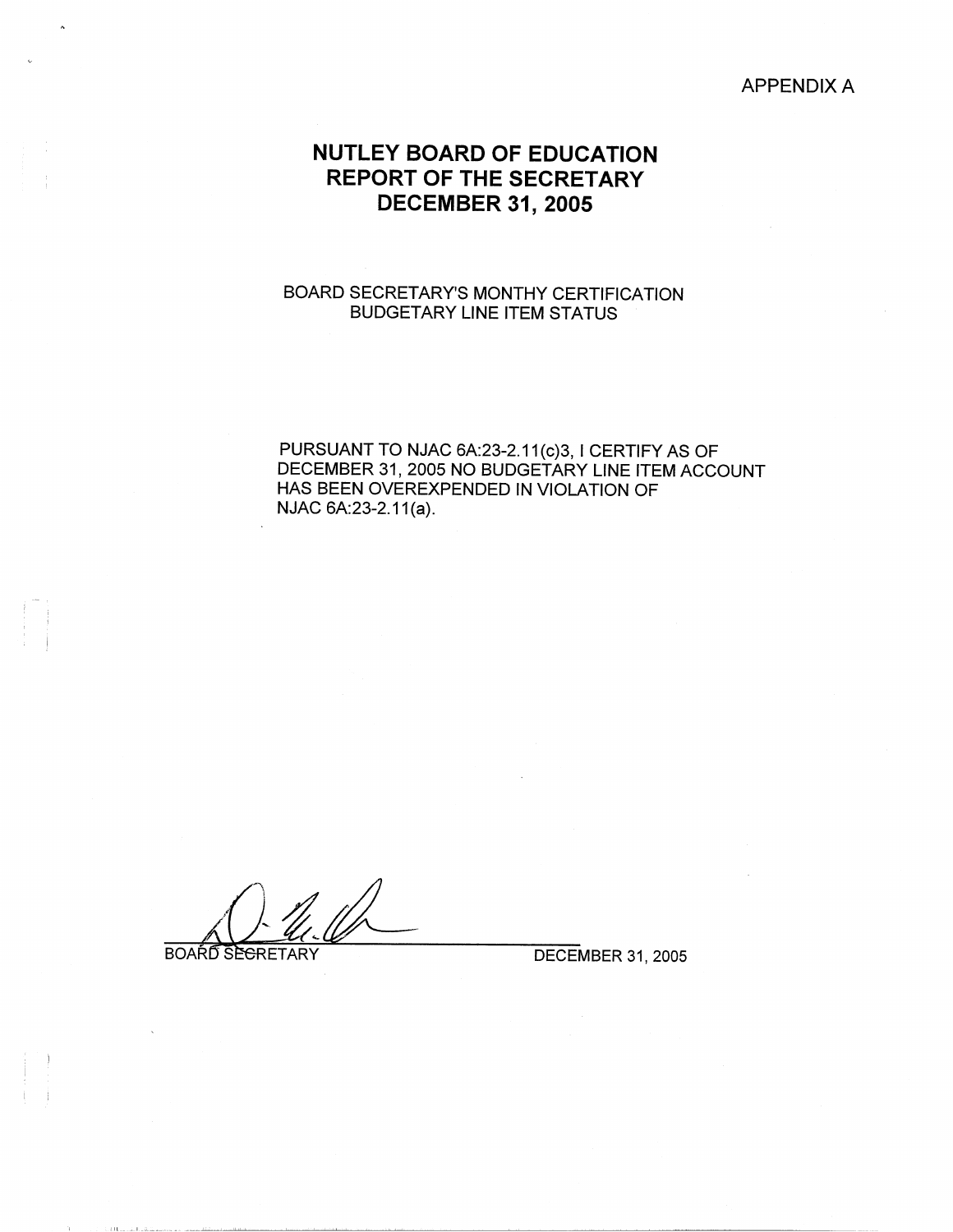| <b>Board Sec Report</b> | <b>Nutley Board of Education</b>            |                   | 01/11/06        |
|-------------------------|---------------------------------------------|-------------------|-----------------|
| <b>Starting date</b>    | 7/1/05<br><b>Ending date 12/31/05</b>       | <b>Fund: 10</b>   |                 |
| Assets:                 | <b>Assets and Resources</b>                 |                   |                 |
|                         |                                             |                   | \$5,400,589.95  |
| 101                     | Cash in bank                                |                   | \$4,020.00      |
| $102 - 106$<br>111      | Cash Equivalents<br>Investments             |                   | \$0.00          |
| 116                     | Capital Reserve Account                     |                   | \$98,841.57     |
|                         |                                             |                   |                 |
| 121                     | Tax levy Receivable                         |                   | \$0.00          |
|                         | Accounts Receivable:                        |                   |                 |
| 132                     | Interfund -                                 | \$1,734.85        |                 |
| 141                     | Intergovernmental - State                   | (\$0.88)          |                 |
| 142                     | Intergovernmental - Federal                 | \$0.00            |                 |
| 143                     | Intergovernmental - Other                   | \$12,007.48       |                 |
| 153, 154                | Other (net of estimated uncollectable of \$ | \$1,595.39        | \$15,336.84     |
|                         |                                             |                   |                 |
|                         | Loans Receivable:                           |                   |                 |
| 131                     | Interfund                                   | \$0.00            |                 |
| 151, 152                | Other (Net of estimated uncollectable of \$ | \$0.00            | \$0.00          |
|                         | <b>Other Current Assets</b>                 |                   | \$0.00          |
|                         | <b>Resources:</b>                           |                   |                 |
| 301                     | <b>Estimated revenues</b>                   | \$45,479,462.00   |                 |
| 302                     | Less revenues                               | (\$22,856,356.45) | \$22,623,105.55 |
|                         | <b>Total assets and resources</b>           |                   | \$28,141,893.91 |
|                         | <b>Liabilities and fund equity</b>          |                   |                 |
|                         | Liabilities:                                |                   |                 |
|                         |                                             |                   |                 |
| 411                     | Intergovernmental accounts payable - state  |                   | \$0.00          |
| 421                     | Accounts payable                            |                   | \$1,414.46      |
| 431                     | Contracts payable                           |                   | \$0.00          |
| 451                     | Loans payable                               |                   | \$0.00          |
| 481                     | Deferred revenues                           |                   | \$0.00          |

 $\bar{z}$ 

Other current liabilities

of the first contract complete the companies of companies

 $\ddot{\phantom{0}}$ 

 $\langle \rangle$  $\sim$ 

 $\frac{1}{2}$ 

 $\begin{array}{c} \frac{1}{2} & \frac{1}{2} \\ \frac{1}{2} & \frac{1}{2} \\ \frac{1}{2} & \frac{1}{2} \end{array}$ 

 $\sim 4-10$ 

**Total liabilities** 

**\$356,317.80** 

 $\ddot{\phantom{a}}$ 

\$354,903.34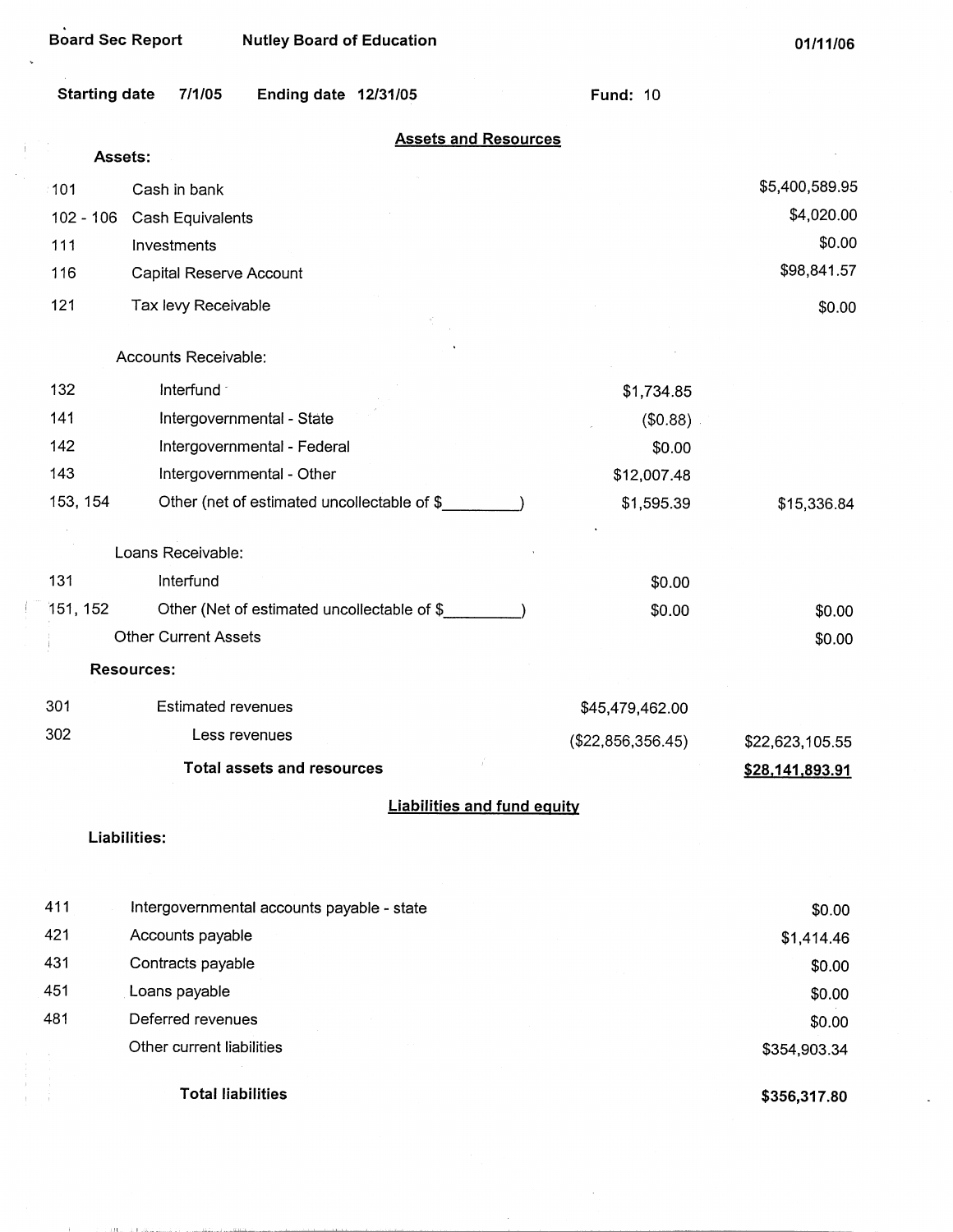| <b>Board Sec Report</b> | <b>Nutley Board of Education</b> |
|-------------------------|----------------------------------|
|-------------------------|----------------------------------|

**01/11/06** 

**Fund: 10** 

| Starting date 7/1/05 |  | Ending date 12/31/05 |  |  |
|----------------------|--|----------------------|--|--|
|----------------------|--|----------------------|--|--|

#### **Fund Balance:**

| Appropriated: |                                                        |                   |                   |                 |                 |
|---------------|--------------------------------------------------------|-------------------|-------------------|-----------------|-----------------|
| 753,754       | Reserve for encumbrances                               |                   |                   | \$23,659,220.52 |                 |
| 761           | Capital reserve account - July                         |                   |                   | \$96,659.91     |                 |
| 604           | Add: Increase in capital reserve                       |                   |                   | \$0.00          |                 |
| 307           | Less: Budgeted w/d from capital reserve eligible costs |                   |                   | \$0.00          |                 |
| 309           | Less: Budgeted w/d from capital reserve excess costs   |                   |                   | \$0.00          | \$96,659.91     |
| 762           | Adult education programs                               |                   |                   | \$0.00          |                 |
| 751,752,76x   | Other reserves                                         |                   |                   | \$0.00          |                 |
| 601           | Appropriations                                         |                   | \$45,736,412.38   |                 |                 |
| 602           | Less: Expenditures                                     | (\$19,350,627.70) |                   |                 |                 |
|               | Encumbrances                                           | (\$23,659,220.52) | (\$43,009,848.22) | \$2,726,564.16  |                 |
|               | Total appropriated                                     |                   |                   | \$26,482,444.59 |                 |
|               | Unappropriated:                                        |                   |                   |                 |                 |
| 770           | Fund balance, July 1                                   |                   |                   | \$1,539,563.52  |                 |
| 303           | Budgeted fund balance                                  |                   |                   | (\$236,432.00)  |                 |
|               | Total fund balance                                     |                   |                   |                 | \$27,785,576.11 |
|               | <b>Total liabilities and fund equity</b>               |                   |                   |                 | \$28,141,893.91 |
|               |                                                        |                   |                   |                 |                 |

## **Recapitulation of Budgeted Fund Balance:**

|                                    | <b>Budgeted</b>   | Actual            | Variance            |
|------------------------------------|-------------------|-------------------|---------------------|
| Appropriations                     | \$45,736,412.38   | \$43,009,848.22   | \$2,726,564.16      |
| Revenues                           | (\$45,479,462.00) | (\$22,856,356.45) | $(\$22,623,105.55)$ |
| Subtotal                           | \$256,950.38      | \$20,153,491.77   | (\$19,896,541.39)   |
| Change in capital reserve account: |                   |                   |                     |
| Plus - Increase in reserve         | \$0.00            | \$2,181.66        | (\$2,181.66)        |
| Less - Withdrawal from reserve     | \$0.00            | \$0.00            |                     |
| Subtotal                           | \$256,950.38      | \$20,155,673.43   | (\$19,898,723.05)   |
| Less: Adjustment for prior year    | (\$20,518.38)     | (\$20,518.38)     |                     |
| Budgeted fund balance              | \$236,432.00      | \$20,135,155.05   | (\$19,898,723.05)   |

Prepared and submitted by :

 $1/11/106$ 

Board Secretary

**D**ate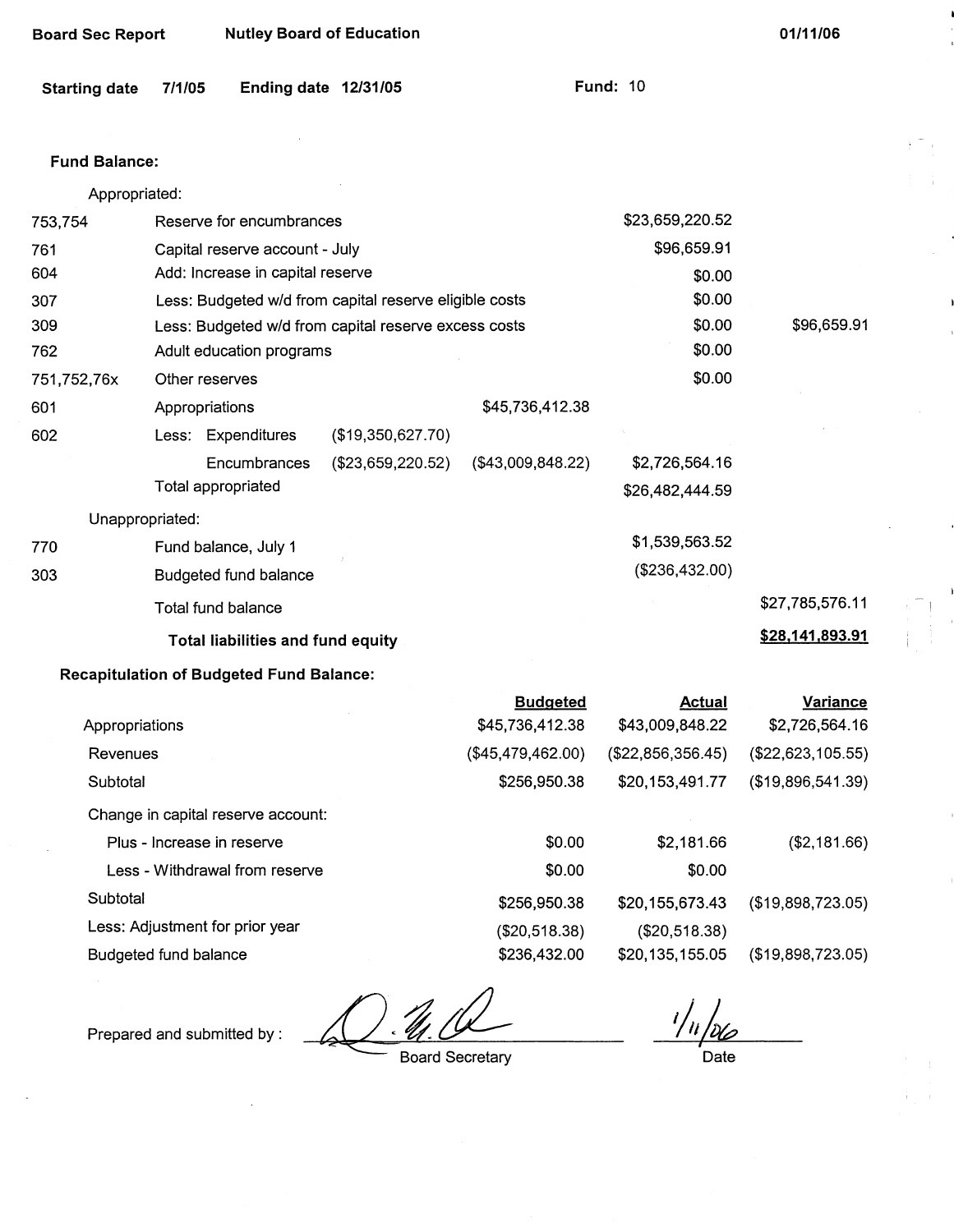|          | <b>Board Sec Report</b><br><b>Nutley Board of Education</b> |                 | 01/11/06         |
|----------|-------------------------------------------------------------|-----------------|------------------|
|          | <b>Starting date</b><br>7/1/05<br>Ending date 12/31/05      | <b>Fund: 20</b> |                  |
|          | <b>Assets and Resources</b><br>Assets:                      |                 |                  |
|          |                                                             |                 |                  |
| 101      | Cash in bank<br>$102 - 106$                                 |                 | \$168,810.53     |
| 111      | Cash Equivalents<br>Investments                             |                 | \$0.00<br>\$0.00 |
| 116      |                                                             |                 | \$0.00           |
|          | Capital Reserve Account                                     |                 |                  |
| 121      | Tax levy Receivable                                         |                 | \$0.00           |
|          | Accounts Receivable:                                        |                 |                  |
| 132      | Interfund                                                   | \$0.00          |                  |
| 141      | Intergovernmental - State                                   | \$1,897.12      |                  |
| 142      | Intergovernmental - Federal                                 | \$440.96        |                  |
| 143      | Intergovernmental - Other                                   | \$0.00          |                  |
| 153, 154 | Other (net of estimated uncollectable of \$                 | \$0.00          | \$2,338.08       |
|          |                                                             |                 |                  |
|          | Loans Receivable:                                           |                 |                  |
| 131      | Interfund                                                   | \$0.00          |                  |
| 151, 152 | Other (Net of estimated uncollectable of \$                 | \$0.00          | \$0.00           |
|          | <b>Other Current Assets</b>                                 |                 | \$0.00           |
|          | <b>Resources:</b>                                           |                 |                  |
| 301      | Estimated revenues                                          |                 |                  |
| 302      | Less revenues                                               | \$1,417,312.00  |                  |
|          |                                                             | (\$430,626.60)  | \$986,685.40     |
|          | <b>Total assets and resources</b>                           |                 | \$1,157,834.01   |
|          | <b>Liabilities and fund equity</b>                          |                 |                  |
|          | Liabilities:                                                |                 |                  |
|          |                                                             |                 |                  |
| 411      | Intergovernmental accounts payable - state                  |                 | \$39,812.26      |
| 421      | Accounts payable                                            |                 | \$0.20           |
| 431      | Contracts payable                                           |                 | \$0.00           |
| 451      | Loans payable                                               |                 | \$0.00           |
| 481      | Deferred revenues                                           |                 | \$117,051.44     |
|          | Other current lighilities                                   |                 |                  |

Other current liabilities

n 1986.<br>1986 - John Holling, fransk skriuwski filozof, filozof, filozof, filozof, filozof, filozof, filozof, filozof,

Ť

 $\omega$  ).

**Total liabilities** 

**\$157,252.00** 

\$388.10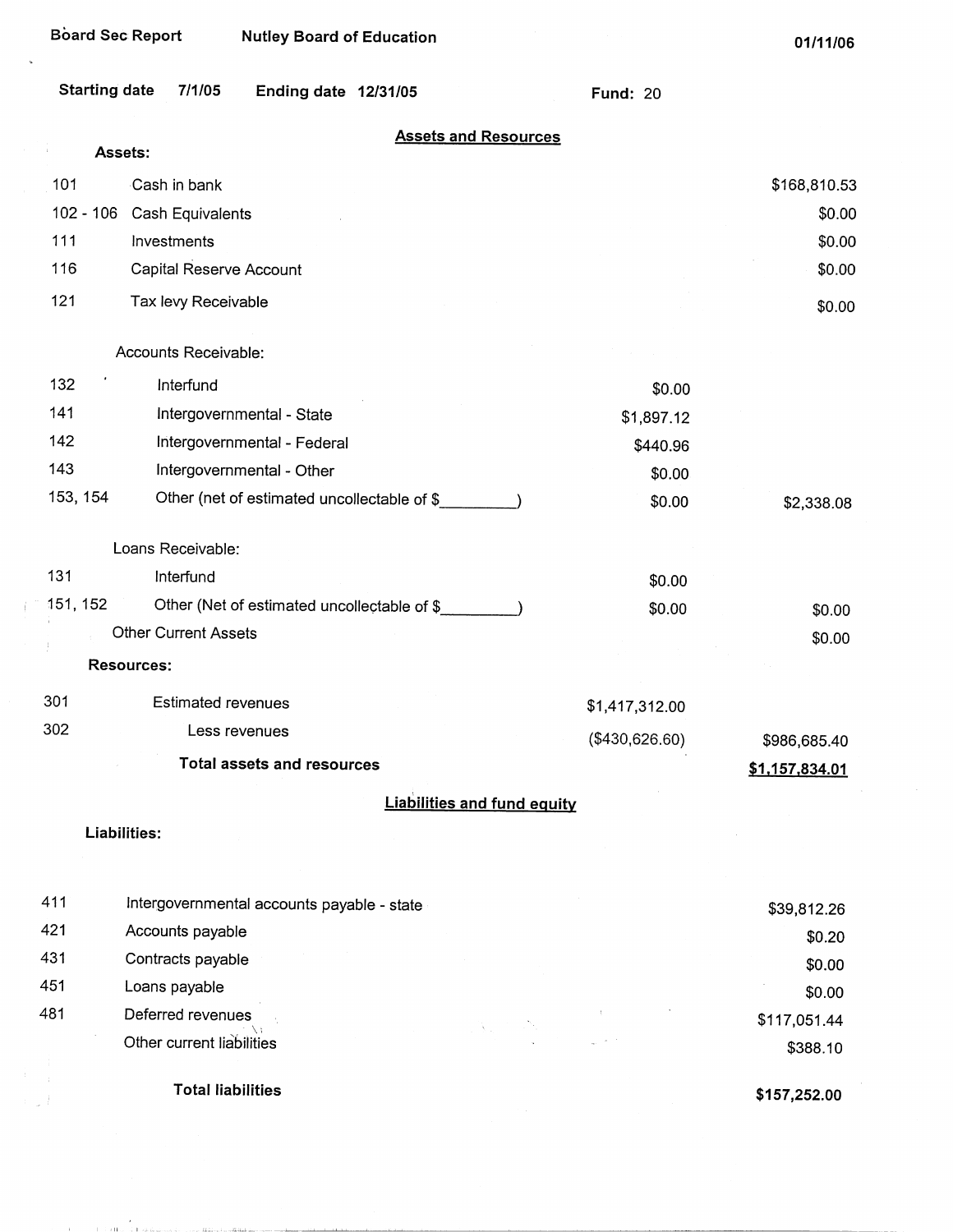| <b>Board Sec Report</b> |                            | <b>Nutley Board of Education</b>                |                                                        |                  |                                  | 01/11/06       |
|-------------------------|----------------------------|-------------------------------------------------|--------------------------------------------------------|------------------|----------------------------------|----------------|
| <b>Starting date</b>    | 7/1/05                     | Ending date 12/31/05                            |                                                        |                  | <b>Fund: 20</b>                  |                |
| <b>Fund Balance:</b>    |                            |                                                 |                                                        |                  |                                  |                |
| Appropriated:           |                            |                                                 |                                                        |                  |                                  |                |
| 753,754                 |                            | Reserve for encumbrances                        |                                                        |                  | \$85,612.72                      |                |
| 761                     |                            | Capital reserve account - July                  |                                                        |                  | \$0.00                           |                |
| 604                     |                            | Add: Increase in capital reserve                |                                                        |                  | \$0.00                           |                |
| 307                     |                            |                                                 | Less: Budgeted w/d from capital reserve eligible costs |                  | \$0.00                           |                |
| 309                     |                            |                                                 | Less: Budgeted w/d from capital reserve excess costs   |                  | \$0.00                           | \$0.00         |
| 762                     |                            | Adult education programs                        |                                                        |                  | \$0.00                           |                |
| 751,752,76x             | Other reserves             |                                                 |                                                        |                  | \$0.00                           |                |
| 601                     | Appropriations             |                                                 |                                                        | \$1,524,145.42   |                                  |                |
| 602                     |                            | Less: Expenditures                              | (\$416,729.99)                                         |                  |                                  |                |
|                         | Total appropriated         | Encumbrances                                    | (\$85,612.72)                                          | (\$502,342.71)   | \$1,021,802.71<br>\$1,107,415.43 |                |
| Unappropriated:         |                            |                                                 |                                                        |                  |                                  |                |
| 770                     |                            | Fund balance, July 1                            |                                                        |                  | \$0.00                           |                |
| 303                     |                            | Budgeted fund balance                           |                                                        |                  | (\$106,833.42)                   |                |
|                         | Total fund balance         |                                                 |                                                        |                  |                                  | \$1,000,582.01 |
|                         |                            | Total liabilities and fund equity               |                                                        |                  |                                  | \$1,157,834.01 |
|                         |                            | <b>Recapitulation of Budgeted Fund Balance:</b> |                                                        |                  |                                  |                |
|                         |                            |                                                 |                                                        | <b>Budgeted</b>  | <b>Actual</b>                    | Variance       |
| Appropriations          |                            |                                                 |                                                        | \$1,524,145.42   | \$502,342.71                     | \$1,021,802.71 |
| Revenues                |                            |                                                 |                                                        | (\$1,417,312.00) | (\$430,626.60)                   | (\$986,685.40) |
| Subtotal                |                            |                                                 |                                                        | \$106,833.42     | \$71,716.11                      | \$35,117.31    |
|                         |                            | Change in capital reserve account:              |                                                        |                  |                                  |                |
|                         | Plus - Increase in reserve |                                                 |                                                        | \$0.00           | \$0.00                           | \$0.00         |
|                         |                            | Less - Withdrawal from reserve                  |                                                        | \$0.00           | \$0.00                           |                |

Subtotal \$106,833.42

Less: Adjustment for prior year \$0.00

Budgeted fund balance \$106,833.42

Prepared and submitted by:

Board Secretary

*t//o(,* 

\$71,716.11

\$71,716.11

\$0.00

\$35,117.31

\$35,117.31

Date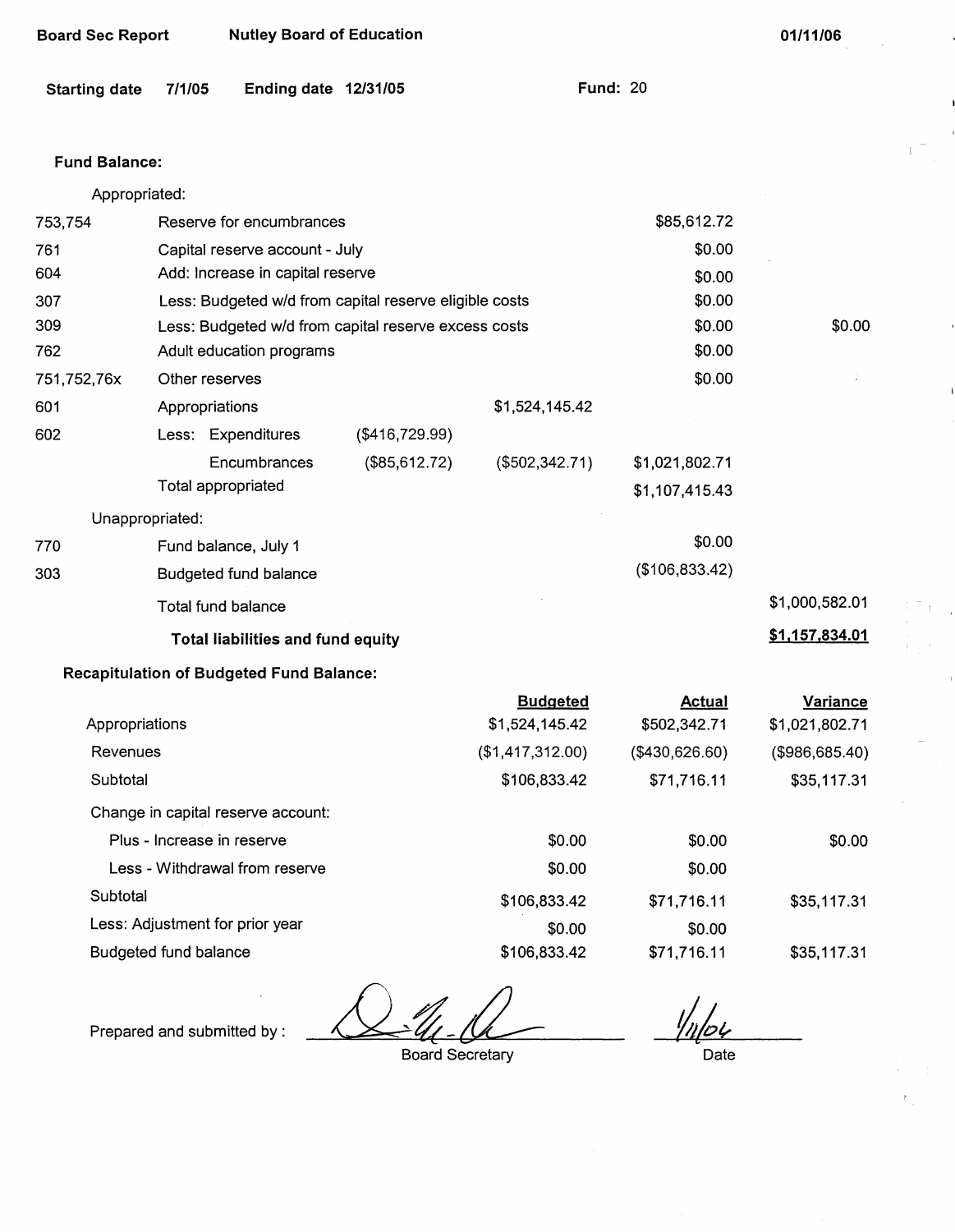| <b>Board Sec Report</b> | <b>Nutley Board of Education</b>                                                                                                                                                                                                                    |                 | 01/11/06                  |
|-------------------------|-----------------------------------------------------------------------------------------------------------------------------------------------------------------------------------------------------------------------------------------------------|-----------------|---------------------------|
| <b>Starting date</b>    | 7/1/05<br>Ending date 12/31/05                                                                                                                                                                                                                      | <b>Fund: 30</b> |                           |
| Assets:                 | <b>Assets and Resources</b>                                                                                                                                                                                                                         |                 |                           |
|                         |                                                                                                                                                                                                                                                     |                 |                           |
| 101                     | Cash in bank                                                                                                                                                                                                                                        |                 | \$13,063,206.83<br>\$0.00 |
| $102 - 106$<br>111      | Cash Equivalents<br>Investments                                                                                                                                                                                                                     |                 | \$0.00                    |
|                         |                                                                                                                                                                                                                                                     |                 | \$0.00                    |
| 116                     | Capital Reserve Account                                                                                                                                                                                                                             |                 |                           |
| 121                     | Tax levy Receivable                                                                                                                                                                                                                                 |                 | \$0.00                    |
|                         | Accounts Receivable:                                                                                                                                                                                                                                |                 |                           |
| 132                     | Interfund                                                                                                                                                                                                                                           | \$22,659.00     |                           |
| 141                     | Intergovernmental - State                                                                                                                                                                                                                           | \$8,900,787.64  |                           |
| 142                     | Intergovernmental - Federal                                                                                                                                                                                                                         | \$0.00          |                           |
| 143                     | Intergovernmental - Other                                                                                                                                                                                                                           | \$40,000.00     |                           |
| 153, 154                | Other (net of estimated uncollectable of \$                                                                                                                                                                                                         | \$0.00          | \$8,963,446.64            |
|                         | Loans Receivable:                                                                                                                                                                                                                                   |                 |                           |
| 131                     | Interfund                                                                                                                                                                                                                                           | \$0.00          |                           |
| 151, 152                | Other (Net of estimated uncollectable of \$                                                                                                                                                                                                         | \$0.00          | \$0.00                    |
|                         | <b>Other Current Assets</b>                                                                                                                                                                                                                         |                 | \$0.00                    |
|                         | <b>Resources:</b>                                                                                                                                                                                                                                   |                 |                           |
| 301                     | <b>Estimated revenues</b>                                                                                                                                                                                                                           | \$0.00          |                           |
| 302                     | Less revenues                                                                                                                                                                                                                                       | \$0.00          | \$0.00                    |
|                         | <b>Total assets and resources</b>                                                                                                                                                                                                                   |                 | \$22,026,653.47           |
|                         | <b>Liabilities and fund equity</b>                                                                                                                                                                                                                  |                 |                           |
| Liabilities:            |                                                                                                                                                                                                                                                     |                 |                           |
|                         |                                                                                                                                                                                                                                                     |                 |                           |
| 411                     | Intergovernmental accounts payable - state                                                                                                                                                                                                          |                 | \$0.00                    |
| 421                     | Accounts payable                                                                                                                                                                                                                                    |                 | \$0.00                    |
| 431                     | Contracts payable                                                                                                                                                                                                                                   |                 | \$0.00                    |
| 451                     | Loans payable                                                                                                                                                                                                                                       |                 | \$0.00                    |
| 481                     | Deferred revenues<br>$\label{eq:2.1} \mathcal{L}_{\text{max}}(\mathcal{N}) = \frac{1}{N} \sum_{i=1}^N \mathcal{L}_{\text{max}}(\mathcal{N}) \mathcal{L}_{\text{max}}(\mathcal{N}) = \frac{1}{N} \sum_{i=1}^N \mathcal{L}_{\text{max}}(\mathcal{N})$ |                 | \$8,421,365.00            |
|                         | Other current liabilities                                                                                                                                                                                                                           |                 | \$23,481.48               |

**Total liabilities** 

 $\ddot{\phantom{a}}$ 

 $\frac{1}{2}$ 

 $\frac{1}{2}$  $\hat{\Psi}_{\mu\nu}$ 

and and the conditions

 $\sim$ 

**\$8,444,846.48** 

 $\ddot{\phantom{a}}$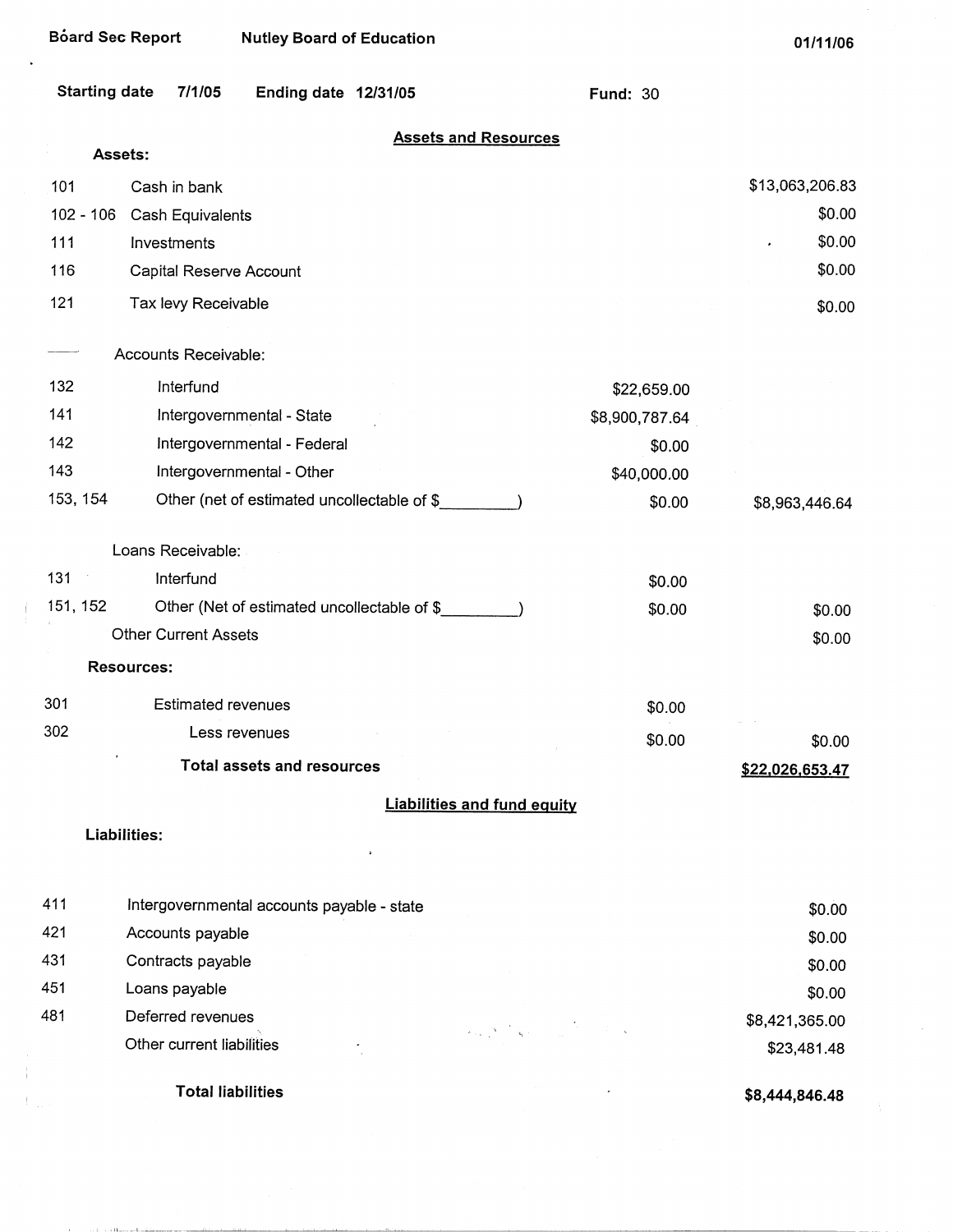| <b>Starting date</b> | 7/1/05             | Ending date 12/31/05                            |                                                        |                  | <b>Fund: 30</b>   |                 |  |
|----------------------|--------------------|-------------------------------------------------|--------------------------------------------------------|------------------|-------------------|-----------------|--|
| <b>Fund Balance:</b> |                    |                                                 |                                                        |                  |                   |                 |  |
| Appropriated:        |                    |                                                 |                                                        |                  |                   |                 |  |
| 753,754              |                    | Reserve for encumbrances                        |                                                        |                  | \$882,068.23      |                 |  |
| 761                  |                    | Capital reserve account - July                  |                                                        |                  | \$0.00            |                 |  |
| 604                  |                    | Add: Increase in capital reserve                |                                                        |                  | \$0.00            |                 |  |
| 307                  |                    |                                                 | Less: Budgeted w/d from capital reserve eligible costs |                  | \$0.00            |                 |  |
| 309                  |                    |                                                 | Less: Budgeted w/d from capital reserve excess costs   |                  | \$0.00            | \$0.00          |  |
| 762                  |                    | Adult education programs                        |                                                        |                  | \$0.00            |                 |  |
| 751,752,76x          | Other reserves     |                                                 |                                                        |                  | \$13,393,710.66   |                 |  |
| 601                  | Appropriations     |                                                 |                                                        | \$22,658,907.96  |                   |                 |  |
| 602                  |                    | Less: Expenditures                              | (\$653,748.97)                                         |                  |                   |                 |  |
|                      |                    | Encumbrances                                    | (\$882,068.23)                                         | (\$1,535,817.20) | \$21,123,090.76   |                 |  |
|                      | Total appropriated |                                                 |                                                        |                  | \$35,398,869.65   |                 |  |
| Unappropriated:      |                    |                                                 |                                                        |                  |                   |                 |  |
| 770                  |                    | Fund balance, July 1                            |                                                        |                  | \$0.00            |                 |  |
| 303                  |                    | Budgeted fund balance                           |                                                        |                  | (\$21,817,062.66) |                 |  |
|                      | Total fund balance |                                                 |                                                        |                  |                   | \$13,581,806.99 |  |
|                      |                    |                                                 |                                                        |                  |                   | \$22,026,653.47 |  |
|                      |                    | Total liabilities and fund equity               |                                                        |                  |                   |                 |  |
|                      |                    | <b>Recapitulation of Budgeted Fund Balance:</b> |                                                        |                  |                   |                 |  |
|                      |                    |                                                 |                                                        | <b>Budgeted</b>  | <b>Actual</b>     | Variance        |  |
| Appropriations       |                    |                                                 |                                                        | \$22,658,907.96  | \$1,535,817.20    | \$21,123,090.76 |  |
| Revenues             |                    |                                                 |                                                        | \$0.00           | \$0.00            | \$0.00          |  |
| Subtotal             |                    |                                                 |                                                        | \$22,658,907.96  | \$1,535,817.20    | \$21,123,090.76 |  |
|                      |                    | Change in capital reserve account:              |                                                        |                  |                   |                 |  |

**Board Sec Report Mutley Board of Education 120 Contract 101/11/06 Contract 201/11/06** 

# Plus - Increase in reserve **\$0.00** \$0.00 \$0.00 \$0.00 \$0.00 Less - Withdrawal from reserve  $$0.00$  \$0.00 \$0.00 Subtotal \$22,658,907.96 \$1,535,817.20 \$21,123,090.76 Less: Adjustment for prior year (\$841,845.30) (\$841,845.30) Budgeted fund balance **\$21,817,062.66** \$693,971.90 \$21,123,090.76

Prepared and submitted by:

 $\epsilon$ 

Board Secretary Date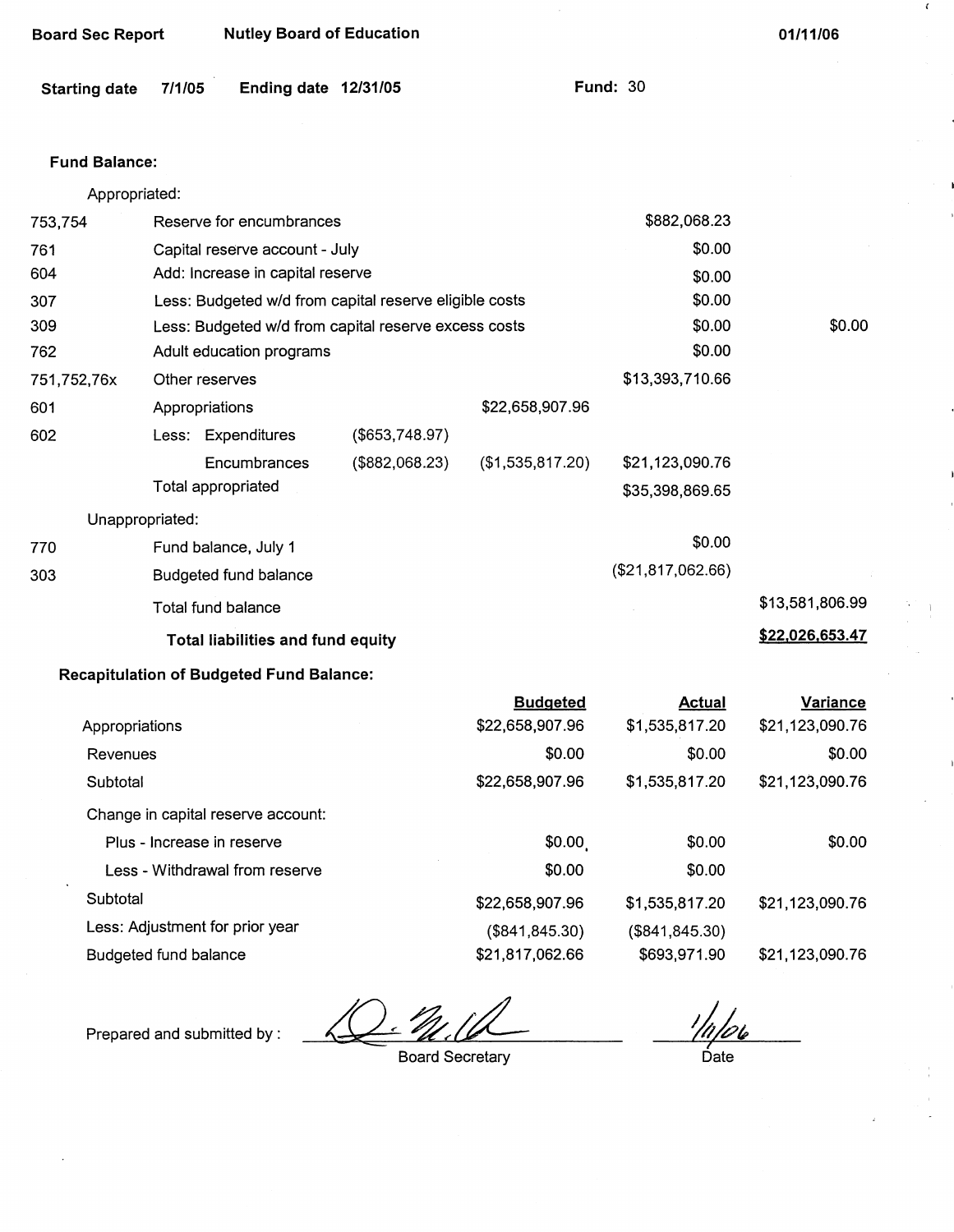| <b>Board Sec Report</b> |                             | <b>Nutley Board of Education</b>            |                                                                                                                                                                                                                                                                                                                                                                                                                                                                                                |                 | 01/11/06       |
|-------------------------|-----------------------------|---------------------------------------------|------------------------------------------------------------------------------------------------------------------------------------------------------------------------------------------------------------------------------------------------------------------------------------------------------------------------------------------------------------------------------------------------------------------------------------------------------------------------------------------------|-----------------|----------------|
| <b>Starting date</b>    | 7/1/05                      | Ending date 12/31/05                        |                                                                                                                                                                                                                                                                                                                                                                                                                                                                                                | <b>Fund: 40</b> |                |
| Assets:                 |                             |                                             | <b>Assets and Resources</b>                                                                                                                                                                                                                                                                                                                                                                                                                                                                    |                 |                |
| 101                     | Cash in bank                |                                             |                                                                                                                                                                                                                                                                                                                                                                                                                                                                                                |                 | (\$605,990.38) |
| $102 - 106$             | Cash Equivalents            |                                             |                                                                                                                                                                                                                                                                                                                                                                                                                                                                                                |                 | \$0.00         |
| 111                     | Investments                 |                                             |                                                                                                                                                                                                                                                                                                                                                                                                                                                                                                |                 | \$0.00         |
| 116                     | Capital Reserve Account     |                                             |                                                                                                                                                                                                                                                                                                                                                                                                                                                                                                |                 | \$0.00         |
| 121                     | Tax levy Receivable         |                                             |                                                                                                                                                                                                                                                                                                                                                                                                                                                                                                |                 | \$0.00         |
|                         | Accounts Receivable:        |                                             |                                                                                                                                                                                                                                                                                                                                                                                                                                                                                                |                 |                |
| 132                     | Interfund                   |                                             |                                                                                                                                                                                                                                                                                                                                                                                                                                                                                                | \$21,747.60     |                |
| 141                     |                             | Intergovernmental - State                   |                                                                                                                                                                                                                                                                                                                                                                                                                                                                                                | \$0.00          |                |
| 142                     |                             | Intergovernmental - Federal                 |                                                                                                                                                                                                                                                                                                                                                                                                                                                                                                | \$0.00          |                |
| 143                     |                             | Intergovernmental - Other                   |                                                                                                                                                                                                                                                                                                                                                                                                                                                                                                | \$0.00          |                |
| 153, 154                |                             | Other (net of estimated uncollectable of \$ |                                                                                                                                                                                                                                                                                                                                                                                                                                                                                                | \$0.00          | \$21,747.60    |
|                         |                             |                                             |                                                                                                                                                                                                                                                                                                                                                                                                                                                                                                |                 |                |
|                         | Loans Receivable:           |                                             |                                                                                                                                                                                                                                                                                                                                                                                                                                                                                                |                 |                |
| 131                     | Interfund                   |                                             |                                                                                                                                                                                                                                                                                                                                                                                                                                                                                                | \$0.00          |                |
| 151, 152                |                             | Other (Net of estimated uncollectable of \$ |                                                                                                                                                                                                                                                                                                                                                                                                                                                                                                | \$0.00          | \$0.00         |
|                         | <b>Other Current Assets</b> |                                             |                                                                                                                                                                                                                                                                                                                                                                                                                                                                                                |                 | \$0.00         |
|                         | <b>Resources:</b>           |                                             |                                                                                                                                                                                                                                                                                                                                                                                                                                                                                                |                 |                |
| 301                     | <b>Estimated revenues</b>   |                                             |                                                                                                                                                                                                                                                                                                                                                                                                                                                                                                | \$1,316,380.00  |                |
| 302                     |                             | Less revenues                               |                                                                                                                                                                                                                                                                                                                                                                                                                                                                                                | (\$10,069.00)   | \$1,306,311.00 |
|                         |                             | <b>Total assets and resources</b>           |                                                                                                                                                                                                                                                                                                                                                                                                                                                                                                |                 | \$722,068.22   |
|                         |                             |                                             | <b>Liabilities and fund equity</b>                                                                                                                                                                                                                                                                                                                                                                                                                                                             |                 |                |
|                         | Liabilities:                |                                             |                                                                                                                                                                                                                                                                                                                                                                                                                                                                                                |                 |                |
| 101                     | Cash in bank                |                                             |                                                                                                                                                                                                                                                                                                                                                                                                                                                                                                |                 | (\$605,990.38) |
| 411                     |                             | Intergovernmental accounts payable - state  |                                                                                                                                                                                                                                                                                                                                                                                                                                                                                                |                 | \$0.00         |
| 421                     | Accounts payable            |                                             |                                                                                                                                                                                                                                                                                                                                                                                                                                                                                                |                 | \$0.00         |
| 431                     | Contracts payable           |                                             |                                                                                                                                                                                                                                                                                                                                                                                                                                                                                                |                 | \$0.00         |
| 451                     | Loans payable               |                                             |                                                                                                                                                                                                                                                                                                                                                                                                                                                                                                |                 | \$0.00         |
| 481                     | Deferred revenues           |                                             | $\label{eq:2.1} \begin{array}{ccc} \mathcal{L}_{\mathcal{N}_{\mathcal{N}_{\mathcal{N}_{\mathcal{N}_{\mathcal{N}_{\mathcal{N}_{\mathcal{N}_{\mathcal{N}_{\mathcal{N}_{\mathcal{N}_{\mathcal{N}_{\mathcal{N}_{\mathcal{N}_{\mathcal{N}_{\mathcal{N}_{\mathcal{N}_{\mathcal{N}_{\mathcal{N}_{\mathcal{N}_{\mathcal{N}_{\mathcal{N}_{\mathcal{N}_{\mathcal{N}_{\mathcal{N}_{\mathcal{N}_{\mathcal{N}_{\mathcal{N}_{\mathcal{N}_{\mathcal{N}_{\mathcal{N}_{\mathcal{N}_{\mathcal{N}_{\mathcal{N}_{$ |                 | \$0.00         |
|                         | Other current liabilities   |                                             |                                                                                                                                                                                                                                                                                                                                                                                                                                                                                                |                 | \$0.00         |

**Total liabilities** 

 $\mathbb{R}^2$ j.

 $\mathcal{X}^{\mathcal{A}}$ 

**\$0.00**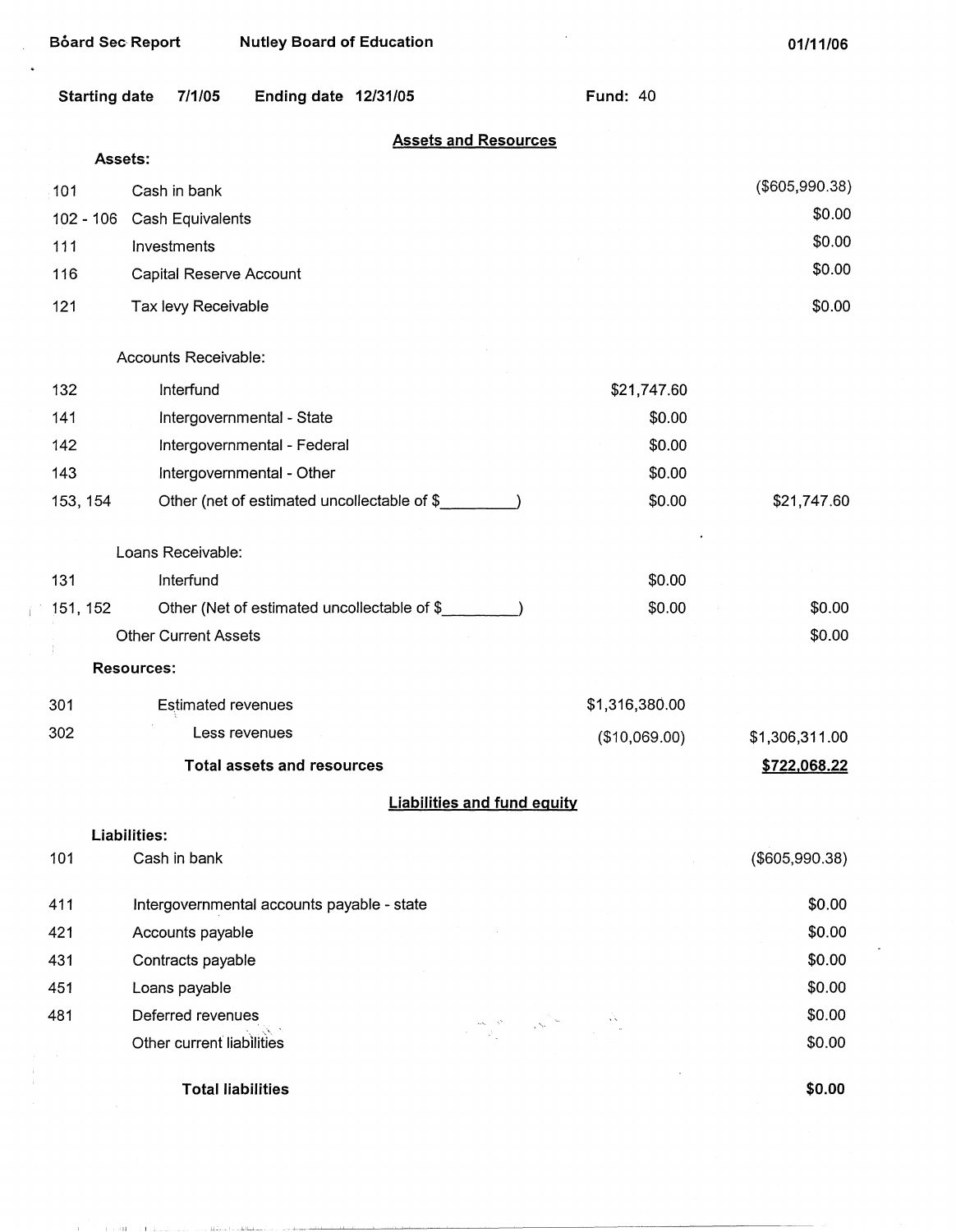| <b>Starting date</b> | 7/1/05                                          | Ending date 12/31/05 |                                                        |                                   | <b>Fund: 40</b> |                              |                                 |
|----------------------|-------------------------------------------------|----------------------|--------------------------------------------------------|-----------------------------------|-----------------|------------------------------|---------------------------------|
| <b>Fund Balance:</b> |                                                 |                      |                                                        |                                   |                 |                              |                                 |
| Appropriated:        |                                                 |                      |                                                        |                                   |                 |                              |                                 |
| 753,754              | Reserve for encumbrances                        |                      |                                                        |                                   |                 | \$7,150.00                   |                                 |
| 761                  | Capital reserve account - July                  |                      |                                                        |                                   |                 | \$0.00                       |                                 |
| 604                  | Add: Increase in capital reserve                |                      |                                                        |                                   |                 | \$0.00                       |                                 |
| 307                  |                                                 |                      | Less: Budgeted w/d from capital reserve eligible costs |                                   |                 | \$0.00                       |                                 |
| 309                  |                                                 |                      | Less: Budgeted w/d from capital reserve excess costs   |                                   |                 | \$0.00                       | \$0.00                          |
| 762                  | Adult education programs                        |                      |                                                        |                                   |                 | \$0.00                       |                                 |
| 751,752,76x          | Other reserves                                  |                      |                                                        |                                   |                 | \$0.00                       |                                 |
| 601                  | Appropriations                                  |                      |                                                        | \$1,322,874.00                    |                 |                              |                                 |
| 602                  | Less: Expenditures                              |                      | (\$616,060.01)                                         |                                   |                 |                              |                                 |
|                      | <b>Total appropriated</b>                       | Encumbrances         | (\$7,150.00)                                           | $($ \$623,210.01)                 |                 | \$699,663.99<br>\$706,813.99 |                                 |
| Unappropriated:      |                                                 |                      |                                                        |                                   |                 |                              |                                 |
| 770                  | Fund balance, July 1                            |                      |                                                        |                                   |                 | \$21,747.73                  |                                 |
| 303                  | Budgeted fund balance                           |                      |                                                        |                                   |                 | (\$6,494.00)                 |                                 |
|                      | Total fund balance                              |                      |                                                        |                                   |                 |                              | \$722,067.72                    |
|                      | Total liabilities and fund equity               |                      |                                                        |                                   |                 |                              | \$722,067.72                    |
|                      | <b>Recapitulation of Budgeted Fund Balance:</b> |                      |                                                        |                                   |                 |                              |                                 |
| Appropriations       |                                                 |                      |                                                        | <b>Budgeted</b><br>\$1,322,874.00 | \$623,210.01    | <b>Actual</b>                | <b>Variance</b><br>\$699,663.99 |
| Revenues             |                                                 |                      |                                                        | (\$1,316,380.00)                  | (\$10,069.00)   |                              | (\$1,306,311.00)                |
| Subtotal             |                                                 |                      |                                                        | \$6,494.00                        | \$613,141.01    |                              | (\$606, 647.01)                 |
|                      | Change in capital reserve account:              |                      |                                                        |                                   |                 |                              |                                 |
|                      | Plus - Increase in reserve                      |                      |                                                        | \$0.00                            |                 | \$0.00                       | \$0.00                          |

|                                    | ___________      |               | <u>.</u>            |
|------------------------------------|------------------|---------------|---------------------|
| Appropriations                     | \$1,322,874.00   | \$623,210.01  | \$699,663.99        |
| Revenues                           | (\$1,316,380.00) | (\$10,069.00) | $($ \$1,306,311.00) |
| Subtotal                           | \$6,494.00       | \$613,141.01  | (\$606, 647.01)     |
| Change in capital reserve account: |                  |               |                     |
| Plus - Increase in reserve         | \$0.00           | \$0.00        | \$0.00              |
| Less - Withdrawal from reserve     | \$0.00           | \$0.00        |                     |
| Subtotal                           | \$6,494.00       | \$613,141.01  | (\$606, 647.01)     |
| Less: Adjustment for prior year    | \$0.00           | \$0.00        |                     |
| Budgeted fund balance              | \$6,494.00       | \$613,141.01  | (\$606,647.01)      |

Budgeted fund balance<br>Prepared and submitted by :<br>Board Secretary

Board Sec Report **Nutley Board of Education** 

Board Secretary

1/11/06

**01/11/06** 

.<br>Date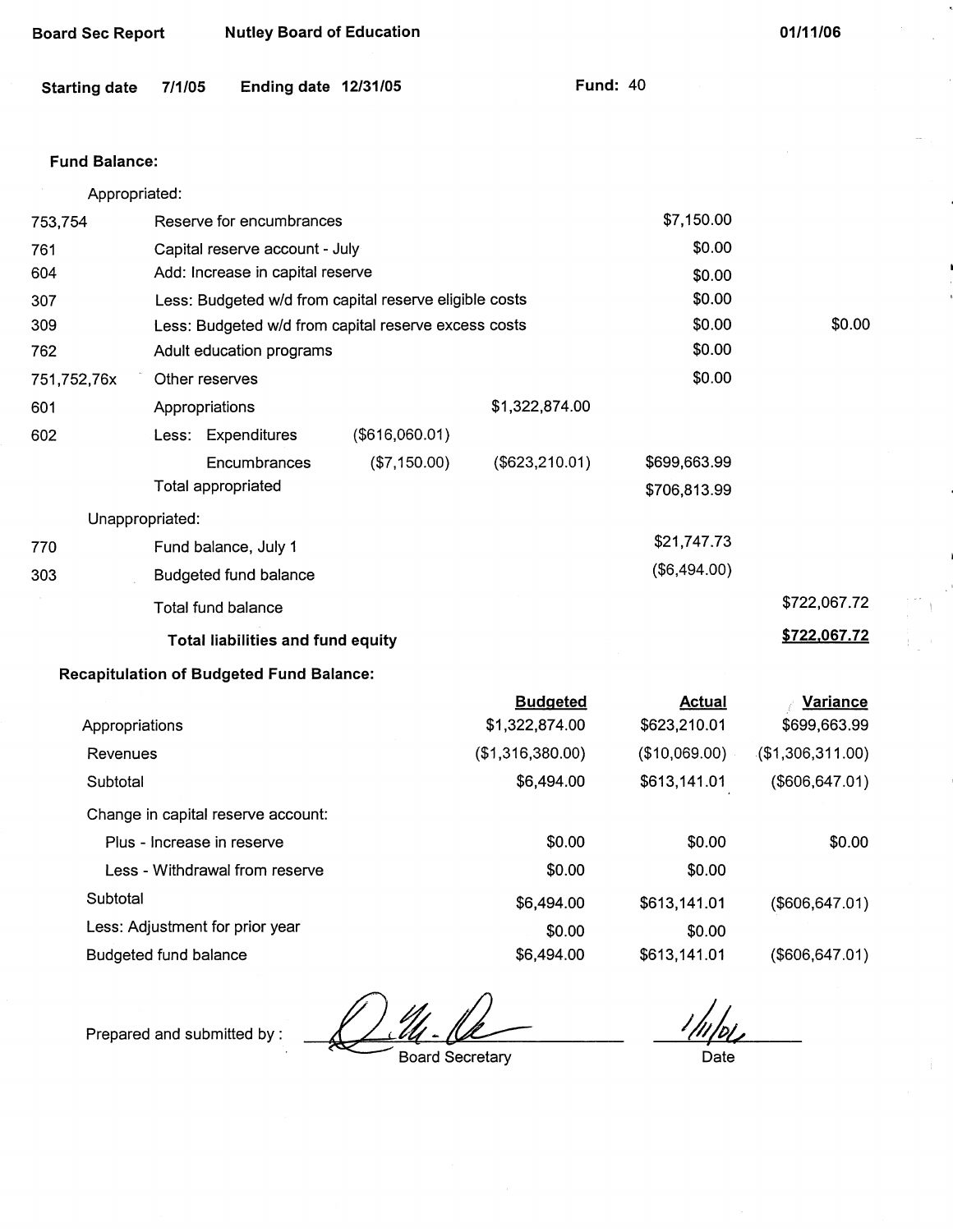| Board Sec Report     | <b>Nutley Board of Education</b>            |                                    | 01/11/06          |
|----------------------|---------------------------------------------|------------------------------------|-------------------|
| <b>Starting date</b> | 7/1/05<br>Ending date 12/31/05              | <b>Fund: 50</b>                    |                   |
|                      | Assets:                                     | <b>Assets and Resources</b>        |                   |
| $-101$               | Cash in bank                                |                                    | (\$119,965.68)    |
| $102 - 106$          | Cash Equivalents                            |                                    | \$150.00          |
| 111                  | Investments                                 |                                    | \$0.00            |
| 116                  | Capital Reserve Account                     |                                    | \$0.00            |
| 121                  | Tax levy Receivable                         |                                    | \$0.00            |
|                      | Accounts Receivable:                        |                                    |                   |
| 132                  | Interfund                                   | \$0.00                             |                   |
| 141                  | Intergovernmental - State                   |                                    |                   |
| 142                  | Intergovernmental - Federal                 |                                    |                   |
| 143                  | Intergovernmental - Other                   |                                    |                   |
| 153, 154             | Other (net of estimated uncollectable of \$ | \$14,888.11                        | \$20,645.15       |
|                      | Loans Receivable:                           |                                    |                   |
| 131                  | Interfund                                   | \$0.00                             |                   |
| 151, 152             | Other (Net of estimated uncollectable of \$ | \$0.00                             | \$0.00            |
|                      | <b>Other Current Assets</b>                 |                                    | \$15,874.03       |
|                      | <b>Resources:</b>                           |                                    |                   |
| 301                  | <b>Estimated revenues</b>                   | \$0.00                             |                   |
| 302                  | Less revenues                               | $(\$234, 135.45)$                  | (\$234, 135.45)   |
|                      | <b>Total assets and resources</b>           |                                    | $($ \$317,431.95) |
|                      |                                             | <b>Liabilities and fund equity</b> |                   |
| 101                  | Liabilities:<br>Cash in bank                |                                    |                   |
|                      |                                             |                                    | (\$119,965.68)    |
| 411                  | Intergovernmental accounts payable - state  |                                    | \$0.00            |
| 421                  | Accounts payable                            | \$0.00                             |                   |
| 431                  | Contracts payable                           | \$0.00                             |                   |
| 451                  | Loans payable                               |                                    | \$0.00            |
| 481                  | Deferred revenues                           | بهابسته المحارب المحامل            | \$0.00            |
|                      | Other current liabilities                   |                                    | \$32,116.50       |
|                      | <b>Total liabilities</b>                    |                                    | \$32,116.50       |

 $\sim 10^{-10}$ 

 $\mathcal{L}(\mathcal{A})$  and  $\mathcal{L}(\mathcal{A})$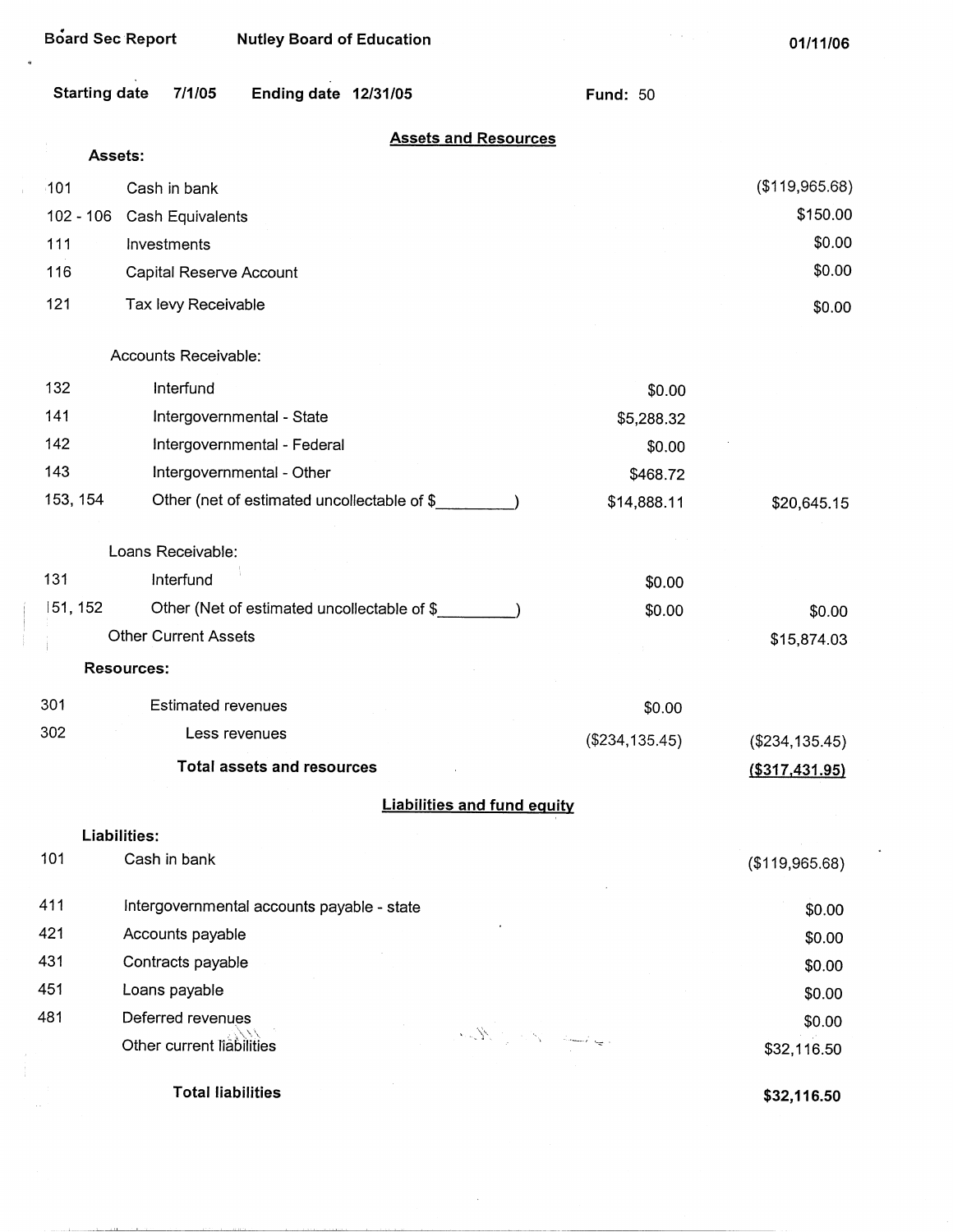| <b>Starting date</b> | 7/1/05                     | Ending date 12/31/05                            |                                                        |                 | <b>Fund: 50</b> |                  |
|----------------------|----------------------------|-------------------------------------------------|--------------------------------------------------------|-----------------|-----------------|------------------|
|                      |                            |                                                 |                                                        |                 |                 |                  |
| <b>Fund Balance:</b> |                            |                                                 |                                                        |                 |                 |                  |
| Appropriated:        |                            |                                                 |                                                        |                 |                 |                  |
| 753,754              |                            | Reserve for encumbrances                        |                                                        |                 | \$347,677.38    |                  |
| 761                  |                            | Capital reserve account - July                  |                                                        |                 | \$0.00          |                  |
| 604                  |                            | Add: Increase in capital reserve                |                                                        |                 | \$0.00          |                  |
| 307                  |                            |                                                 | Less: Budgeted w/d from capital reserve eligible costs |                 | \$0.00          |                  |
| 309                  |                            |                                                 | Less: Budgeted w/d from capital reserve excess costs   |                 | \$0.00          | \$0.00           |
| 762                  |                            | Adult education programs                        |                                                        |                 | \$0.00          |                  |
| 751,752,76x          | Other reserves             |                                                 |                                                        |                 | \$0.00          |                  |
| 601                  | Appropriations             |                                                 |                                                        | \$0.00          |                 |                  |
| 602                  |                            | Less: Expenditures                              | (\$349,548.45)                                         |                 |                 |                  |
|                      |                            | Encumbrances                                    | (\$347,677.38)                                         | (\$697,225.83)  | (\$697, 225.83) |                  |
|                      | Total appropriated         |                                                 |                                                        |                 | (\$349,548.45)  |                  |
|                      | Unappropriated:            |                                                 |                                                        |                 |                 |                  |
| 770                  |                            | Fund balance, July 1                            |                                                        |                 | \$0.00          |                  |
| 303                  |                            | Budgeted fund balance                           |                                                        |                 | \$0.00          |                  |
|                      | Total fund balance         |                                                 |                                                        |                 |                 | (\$349,548.45)   |
|                      |                            | <b>Total liabilities and fund equity</b>        |                                                        |                 |                 | ( \$317, 431.95) |
|                      |                            | <b>Recapitulation of Budgeted Fund Balance:</b> |                                                        |                 |                 |                  |
|                      |                            |                                                 |                                                        | <b>Budgeted</b> | <b>Actual</b>   | Variance         |
| Appropriations       |                            |                                                 |                                                        | \$0.00          | \$697,225.83    | (\$697,225.83)   |
| Revenues             |                            |                                                 |                                                        | \$0.00          | (\$234, 135.45) | \$234,135.45     |
| Subtotal             |                            |                                                 |                                                        | \$0.00          | \$463,090.38    | (\$463,090.38)   |
|                      |                            | Change in capital reserve account:              |                                                        |                 |                 |                  |
|                      | Plus - Increase in reserve |                                                 |                                                        | \$0.00          | \$0.00          | \$0.00           |
|                      |                            | Less - Withdrawal from reserve                  |                                                        | \$0.00          | \$0.00          |                  |
| Subtotal             |                            |                                                 |                                                        | \$0.00          | \$463,090.38    | ( \$463,090.38)  |
|                      |                            | Less: Adjustment for prior year                 |                                                        | \$0.00          | \$0.00          |                  |

Budgeted fund balance

Prepared and submitted by:

Board Secretary

<u>106</u>

(\$463,090.38}

Date

\$463,090.38

 $\ddot{\phantom{a}}$ 

\$0.00

**01/11/06** 

**Board Sec Report Nutley Board of Education**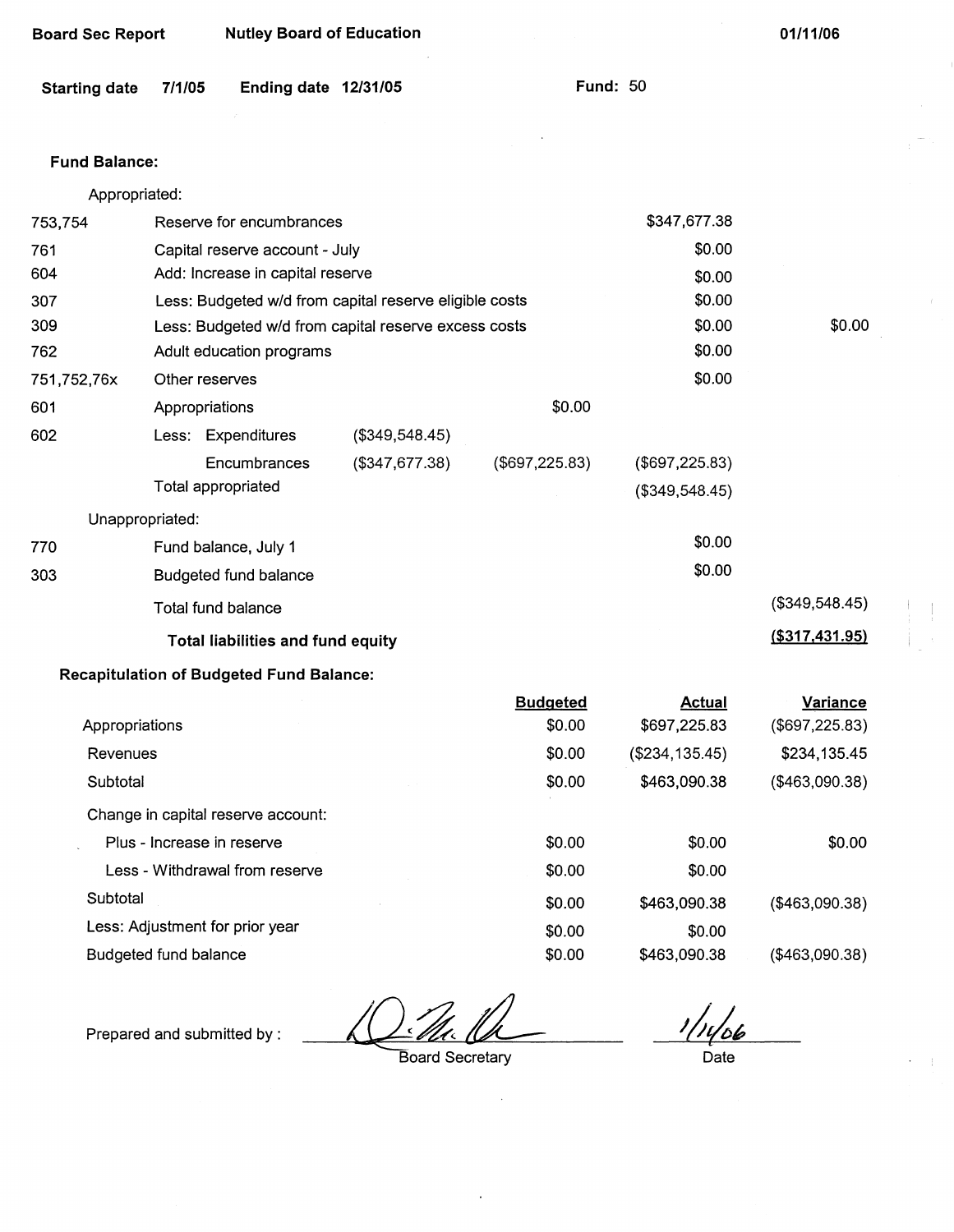$\overline{a}$ 

 $\bar{\beta}$ 

**01/11/06** 

|          | <b>Starting date</b><br>7/1/05<br>Ending date 12/31/05 | <b>Fund: 55</b>                    |                |  |  |
|----------|--------------------------------------------------------|------------------------------------|----------------|--|--|
|          | Assets:                                                | <b>Assets and Resources</b>        |                |  |  |
| 101      | Cash in bank                                           |                                    | \$25,413.80    |  |  |
|          | 102 - 106 Cash Equivalents                             |                                    |                |  |  |
|          | $111$<br>Investments                                   |                                    |                |  |  |
| 116      | Capital Reserve Account                                |                                    | \$0.00         |  |  |
| 121      | Tax levy Receivable                                    |                                    | \$0.00         |  |  |
|          | Accounts Receivable:                                   |                                    |                |  |  |
| 132      | Interfund                                              | \$38,836.94                        |                |  |  |
| 141      | Intergovernmental - State                              | \$0.00                             |                |  |  |
| 142      |                                                        | \$0.00                             |                |  |  |
|          | Intergovernmental - Federal                            |                                    |                |  |  |
| 143      | Intergovernmental - Other                              | \$0.00                             |                |  |  |
| 153, 154 | Other (net of estimated uncollectable of \$            | \$0.00                             | \$38,836.94    |  |  |
|          | Loans Receivable:                                      |                                    |                |  |  |
| 131      | Interfund                                              | \$0.00                             |                |  |  |
| 151, 152 | Other (Net of estimated uncollectable of \$            | \$0.00                             | \$0.00         |  |  |
|          | <b>Other Current Assets</b>                            |                                    | \$0.00         |  |  |
|          | <b>Resources:</b>                                      |                                    |                |  |  |
| 301      | <b>Estimated revenues</b>                              | \$0.00                             |                |  |  |
| 302      | Less revenues                                          | (\$231,178.60)                     | (\$231,178.60) |  |  |
|          | Total assets and resources                             |                                    |                |  |  |
|          |                                                        | <b>Liabilities and fund equity</b> |                |  |  |
|          | Liabilities:                                           |                                    |                |  |  |
|          |                                                        |                                    |                |  |  |
| 411      | Intergovernmental accounts payable - state             |                                    | \$0.00         |  |  |
| 421      | Accounts payable                                       |                                    | \$0.00         |  |  |
| 431      | Contracts payable                                      |                                    | \$0.00         |  |  |
| 451      | Loans payable                                          |                                    | \$0.00         |  |  |
| 481      | Deferred revenues                                      |                                    |                |  |  |
|          | Other current liabilities                              |                                    | \$183,840.66   |  |  |
|          | <b>Total liabilities</b>                               |                                    | \$183,840.66   |  |  |